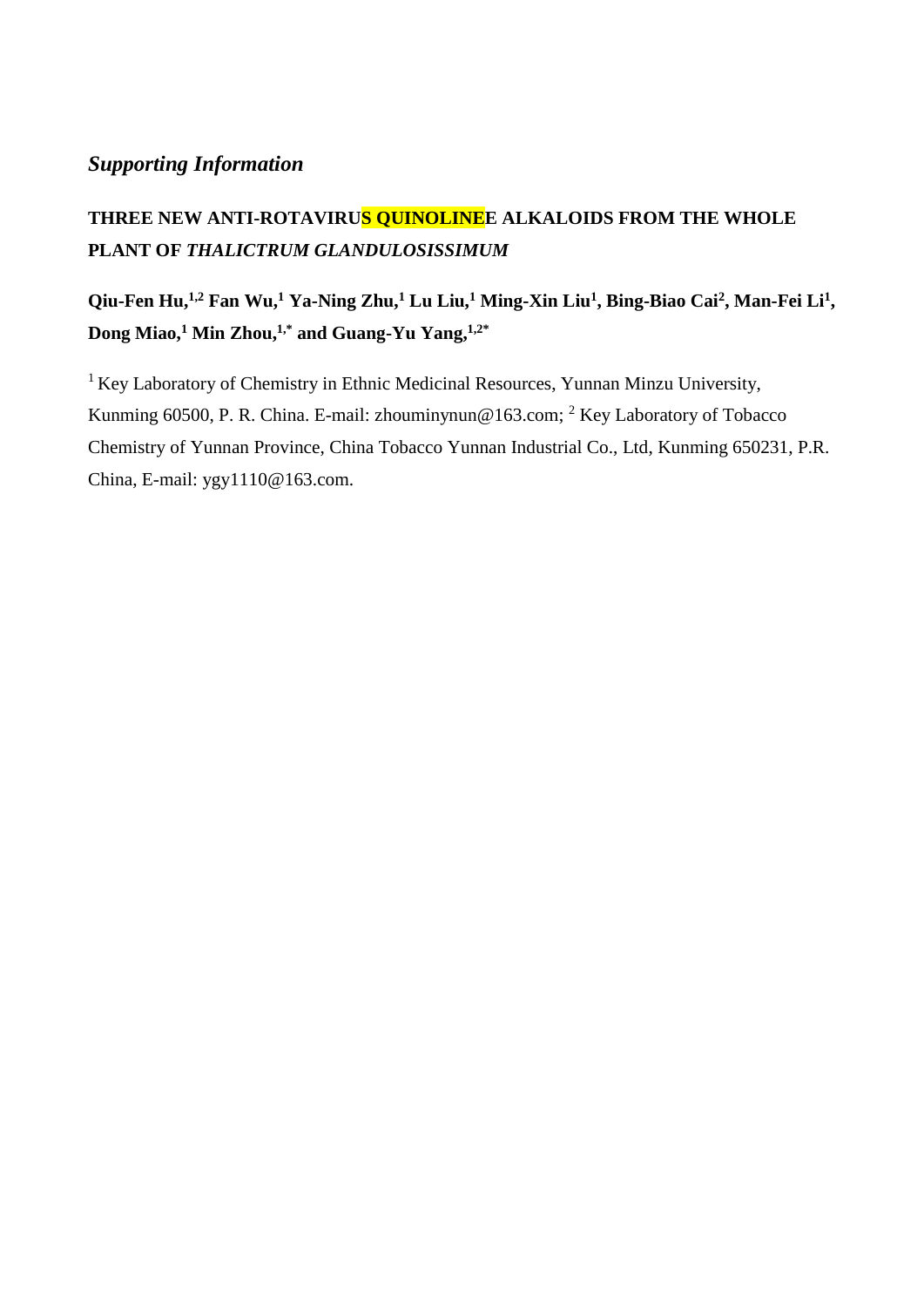| <b>Contents of Supporting Information</b> |  |  |  |
|-------------------------------------------|--|--|--|
|                                           |  |  |  |

| No.           | <b>Contents:</b>                                                               |         |  |  |  |
|---------------|--------------------------------------------------------------------------------|---------|--|--|--|
| <b>Figure</b> | <sup>13</sup> C NMR, <sup>1</sup> H NMR, HSQC, and HMBC spectra of 4-acetyl-6- |         |  |  |  |
| <b>S1-S4</b>  | methyl-7-(3-methyl-2-oxobut-3-enyl)-quinoline- $2(1H)$ -one (1)                | $3-6$   |  |  |  |
| <b>Figure</b> | <sup>13</sup> C NMR and <sup>1</sup> H NMR spectra of 4-acetyl-5-methyl-7-     |         |  |  |  |
| <b>S5-S6</b>  | $(3$ -methyl-2-oxobut-3-enyl)-quinoline-2(1H)-one $(2)$                        | $7 - 8$ |  |  |  |
| <b>Figure</b> | <sup>13</sup> C NMR and <sup>1</sup> H NMR spectra of                          |         |  |  |  |
| <b>S7-S8</b>  | 4-acetyl-6-methyl-7-prenyl-quinoline-2(1H)-one $(3)$                           | $9-10$  |  |  |  |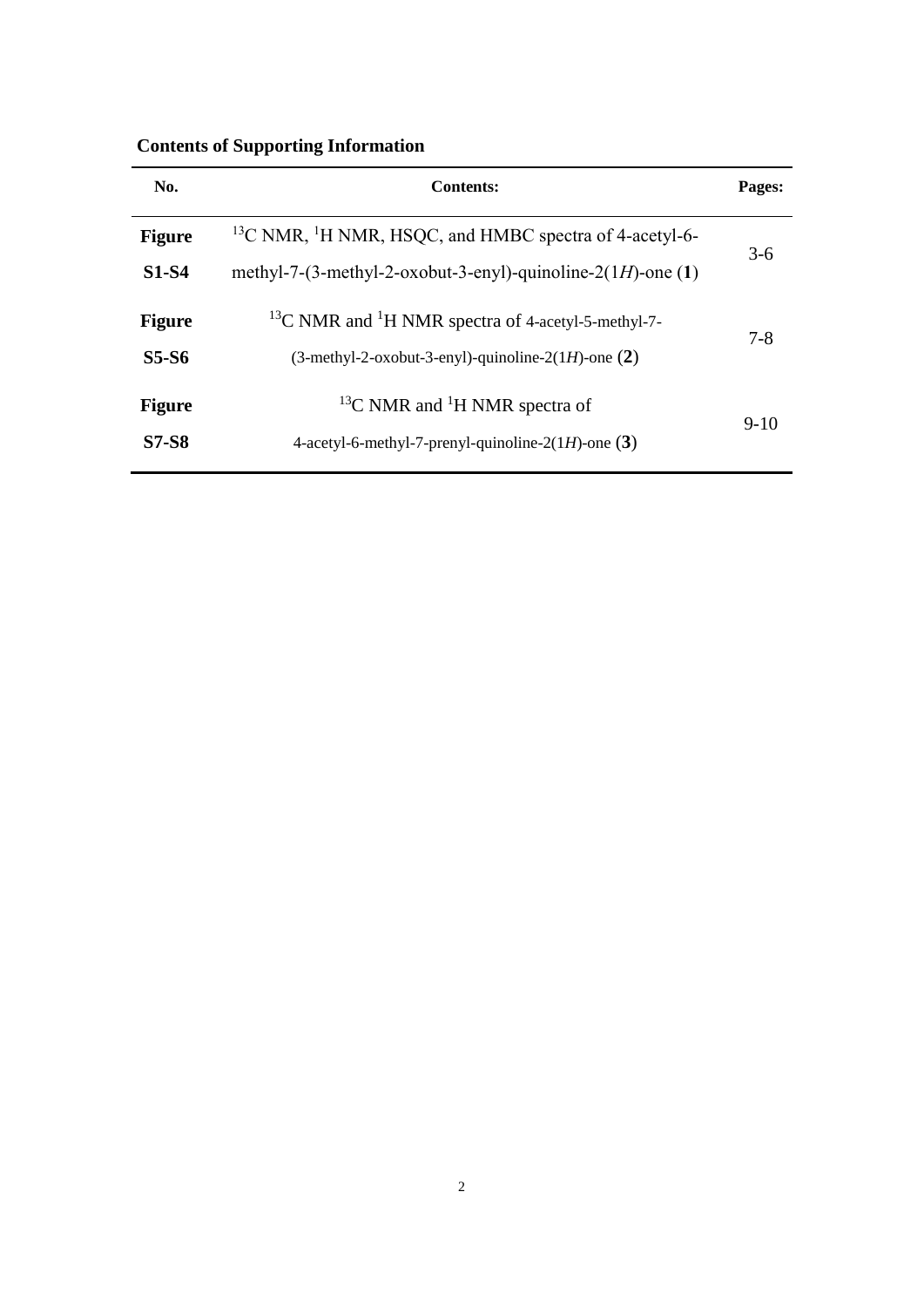**Figure S1.** <sup>13</sup>C and DEPT NMR spectrum of 4-acetyl-6-methyl-7-(3-methyl-2-oxobut-3-enyl)-quinoline-2(1*H*)-one (**1**)

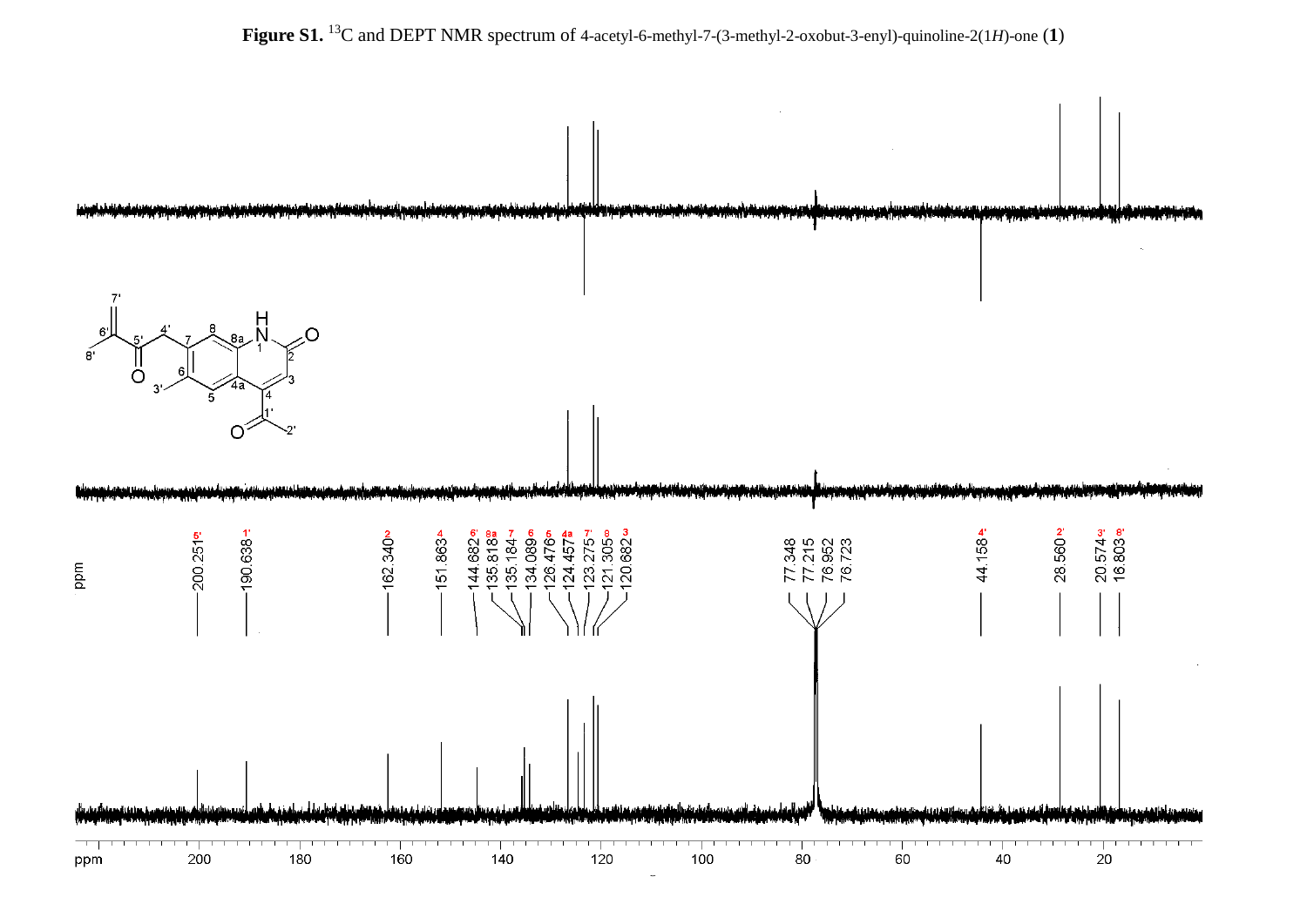

**Figure S2.**  <sup>1</sup>H NMR spectrum of 4-acetyl-6-methyl-7-(3-methyl-2-oxobut-3-enyl)-quinoline-2(1*H*)-one (**1**)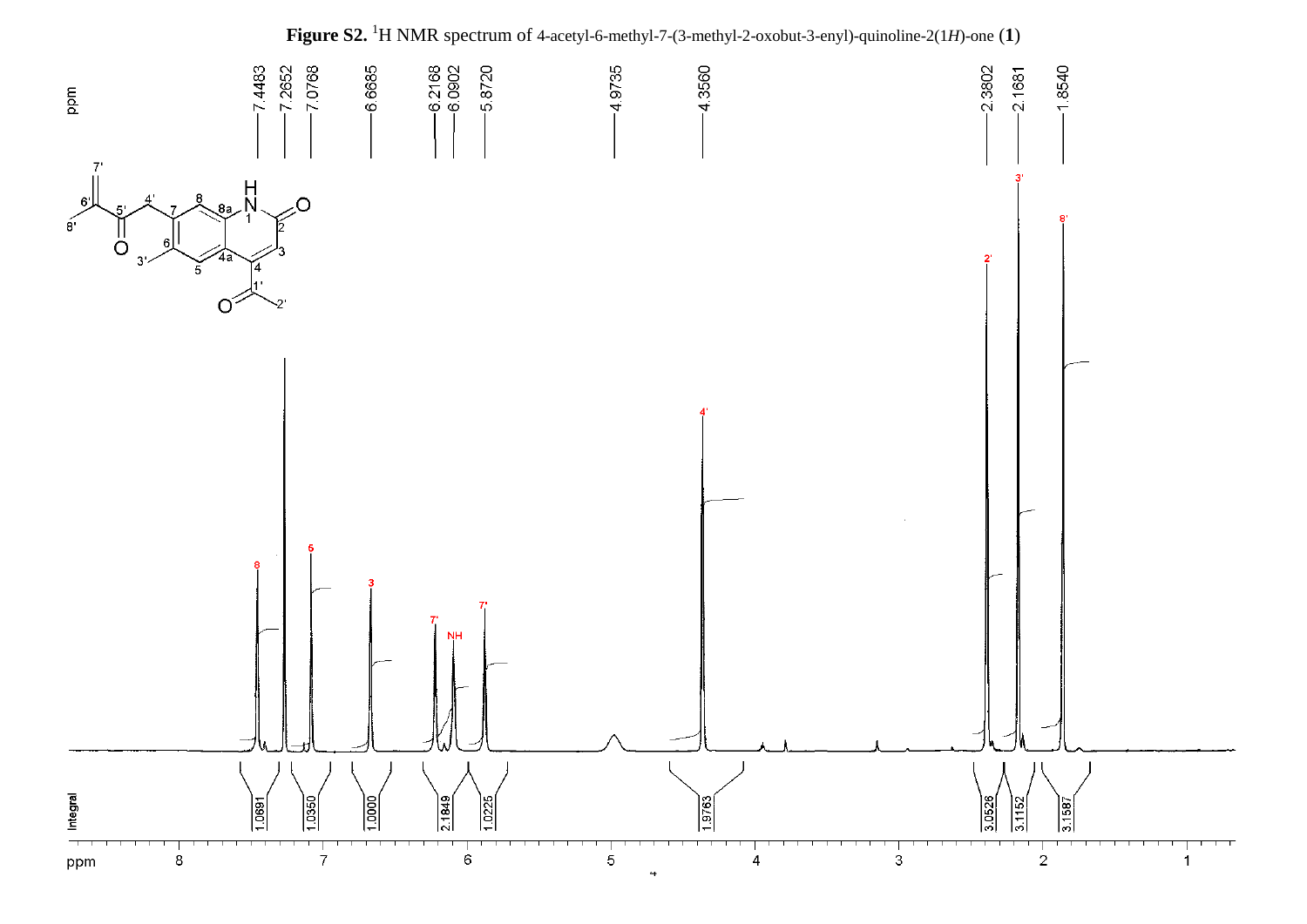

**Figure S3.** HSQC NMR spectrum of 4-acetyl-6-methyl-7-(3-methyl-2-oxobut-3-enyl)-quinoline-2(1*H*)-one (**1**)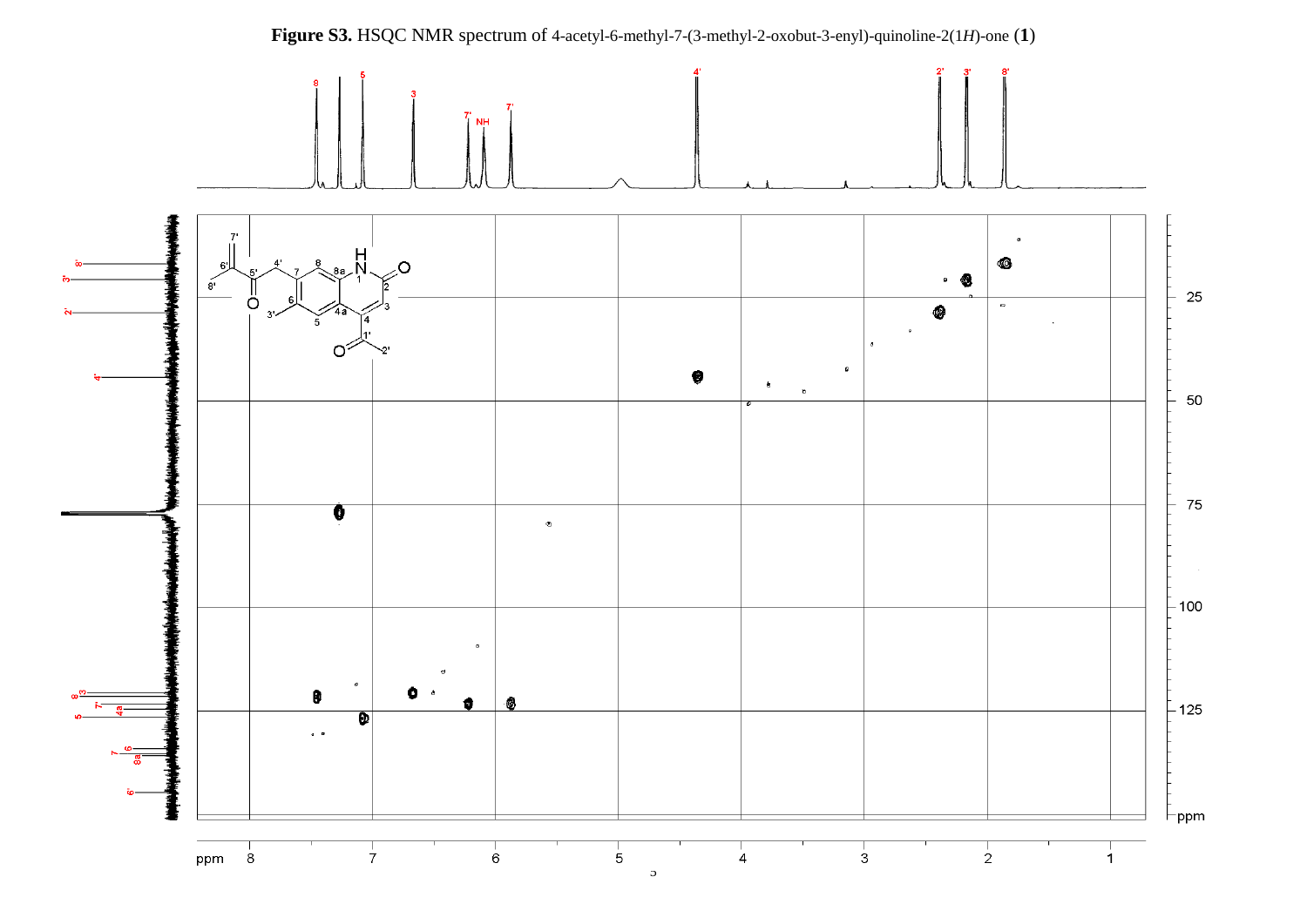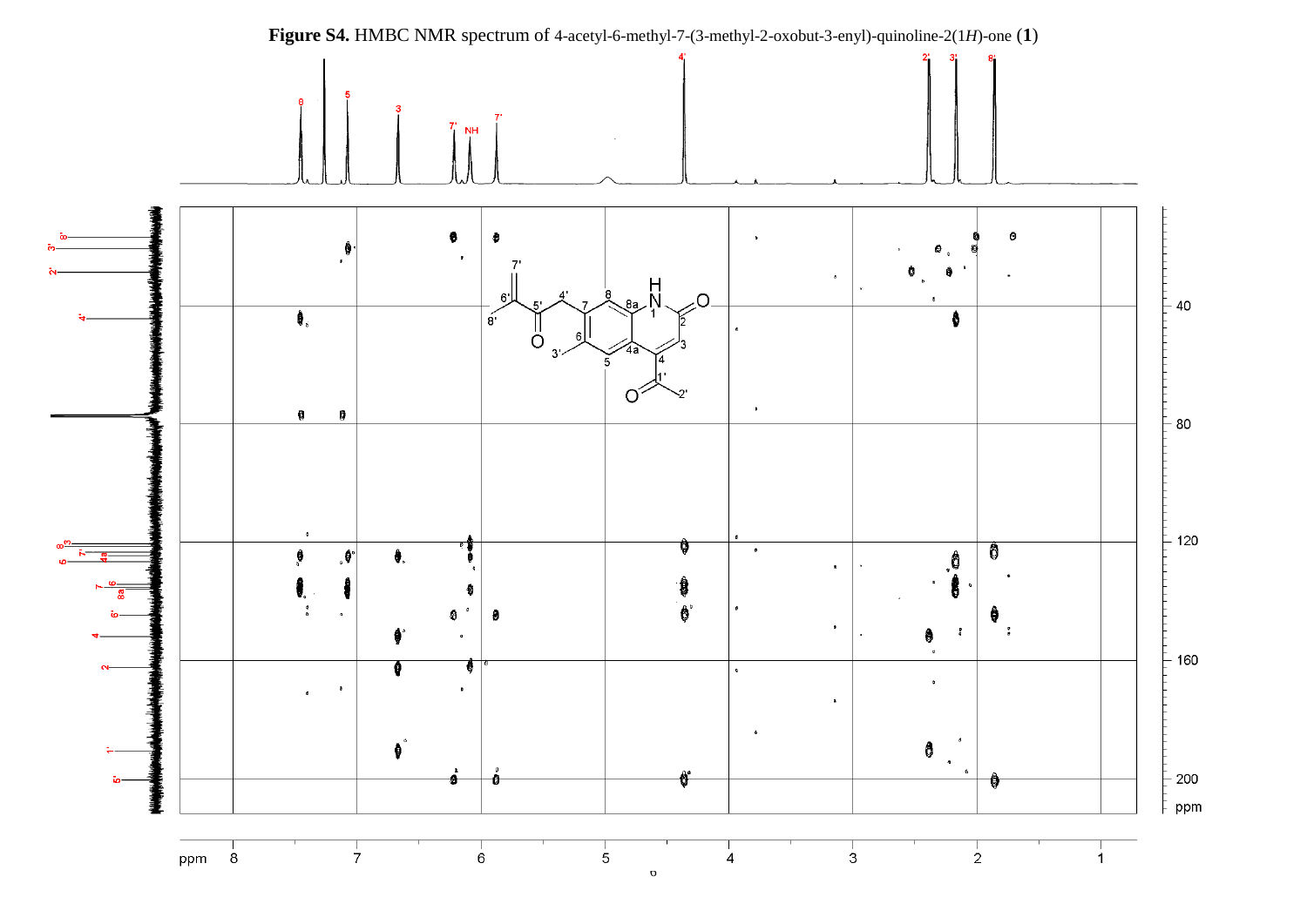

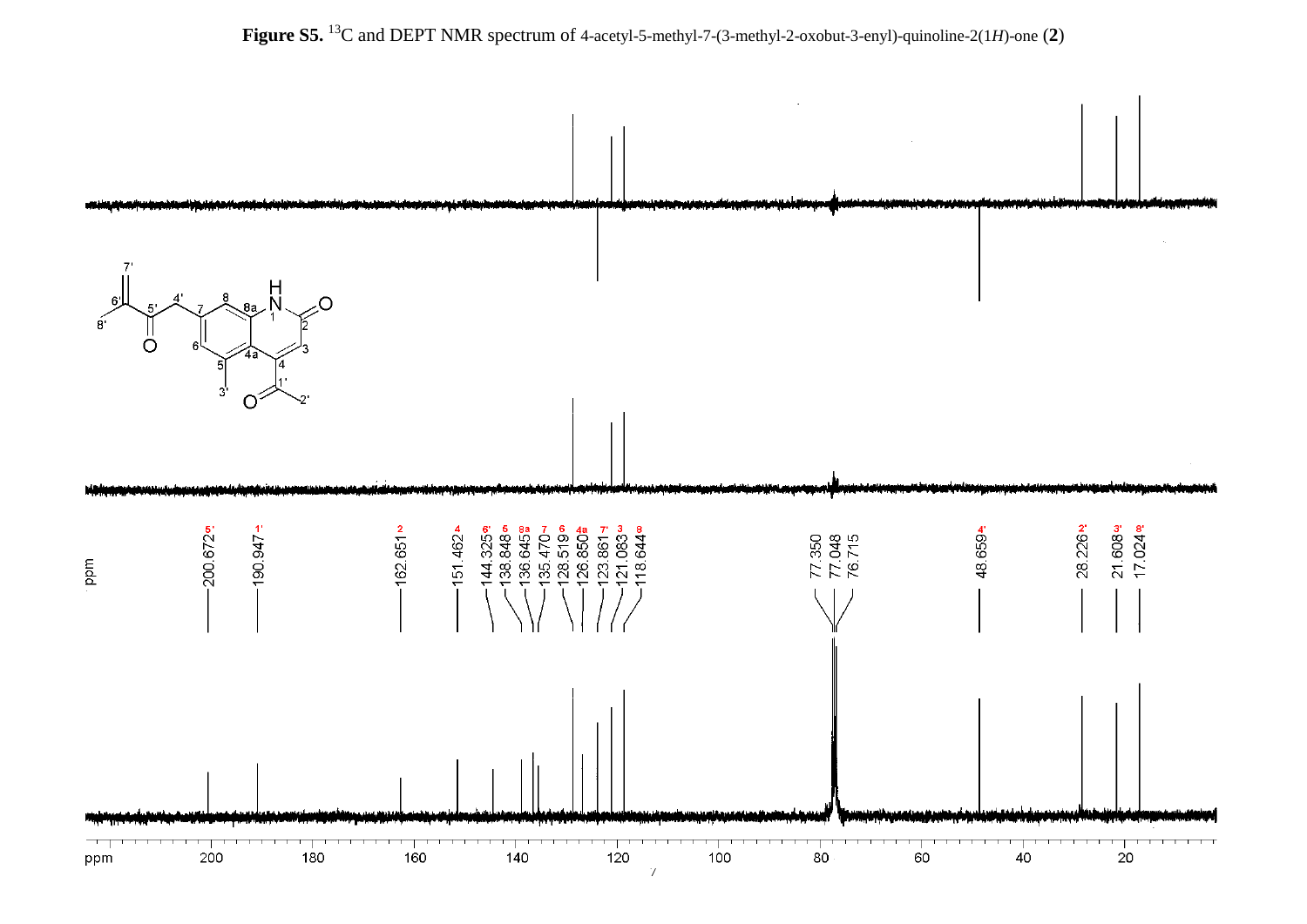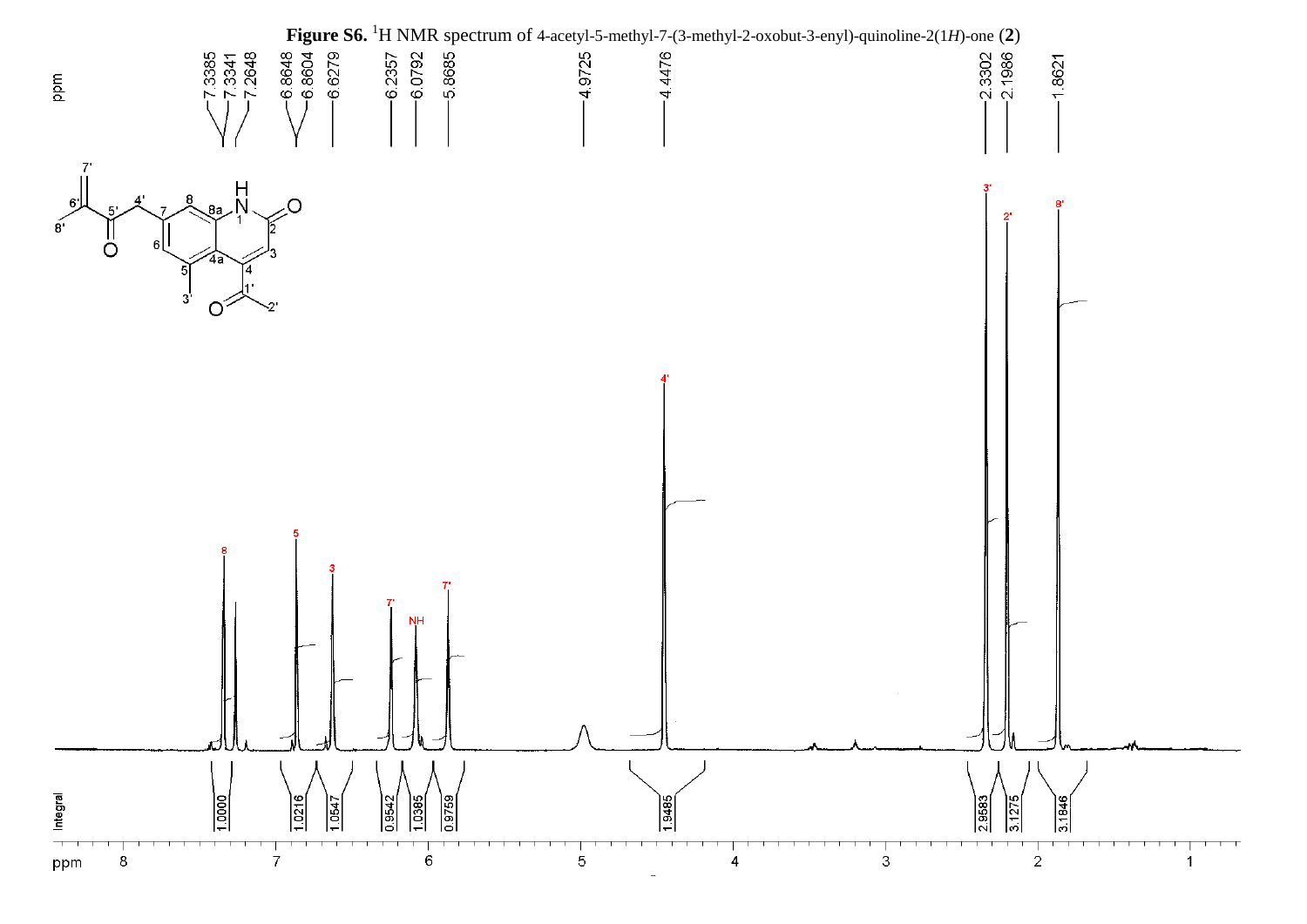